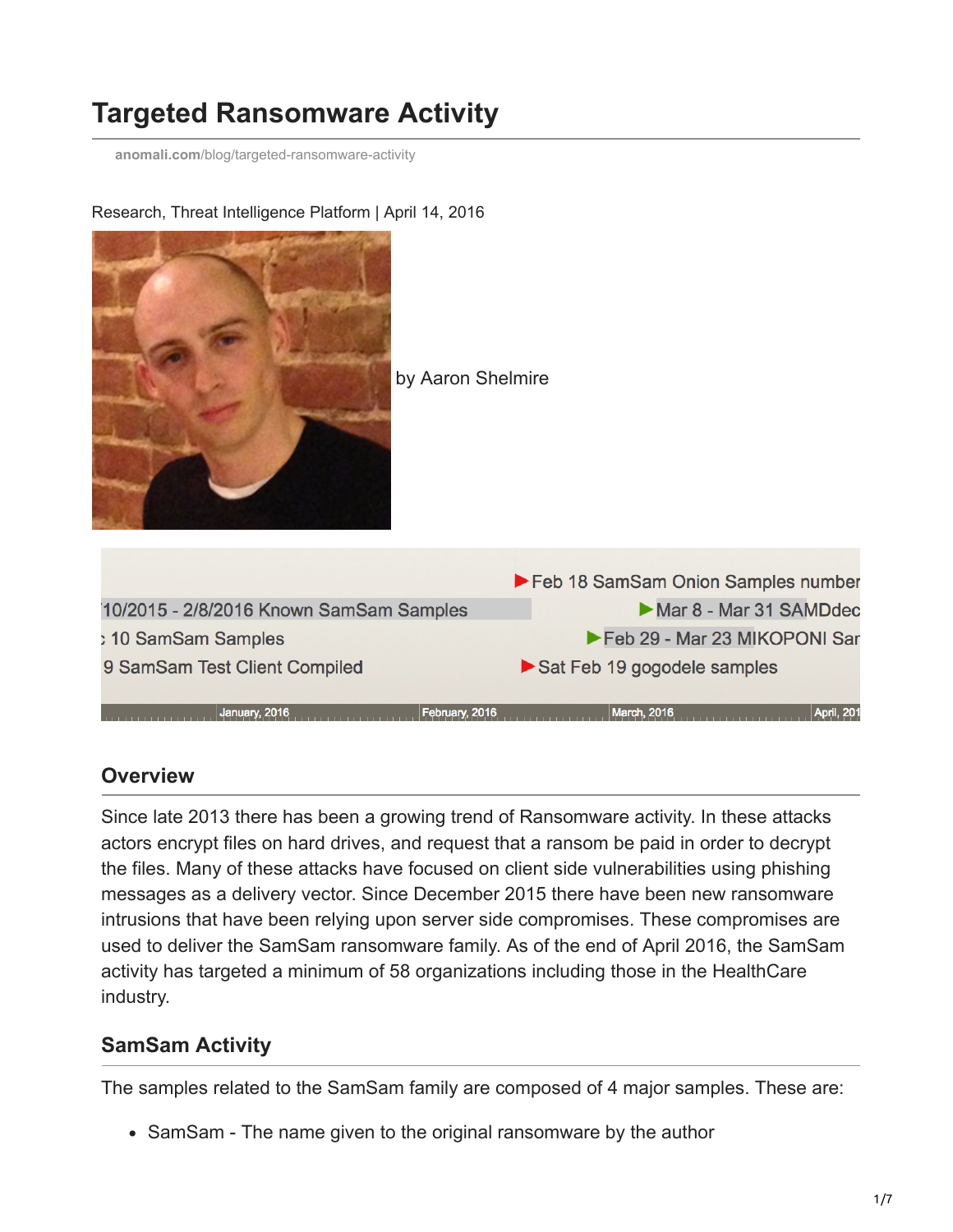- MIKOPONI A second major variation of SamSam. Much of the code base has evolved from SamSam, and the ransomware now directs users to a Tor site for payment.
- DelFileType A tool used to delete files on the host. Original samples included the SysInternals sdel tool to delete the encrypted files from a host.
- SamDdec The tool used to decrypt files after the ransom has been paid.

| December, 2015                             | January, 2016 | February, 2016 | <b>March, 2016</b>                    | April, 2016                    |
|--------------------------------------------|---------------|----------------|---------------------------------------|--------------------------------|
| Dec 9 SamSam Test Client Compiled          |               |                | Sat Feb 19 gogodele samples           |                                |
| Dec 10 SamSam Samples                      |               |                | Feb 29 - Mar 23 MIKOPONI Samples      |                                |
| 12/10/2015 - 2/8/2016 Known SamSam Samples |               |                |                                       | Mar 8 - Mar 31 SAMDdec Samples |
|                                            |               |                | Feb 18 SamSam Onion Samples number 54 |                                |
|                                            |               |                |                                       |                                |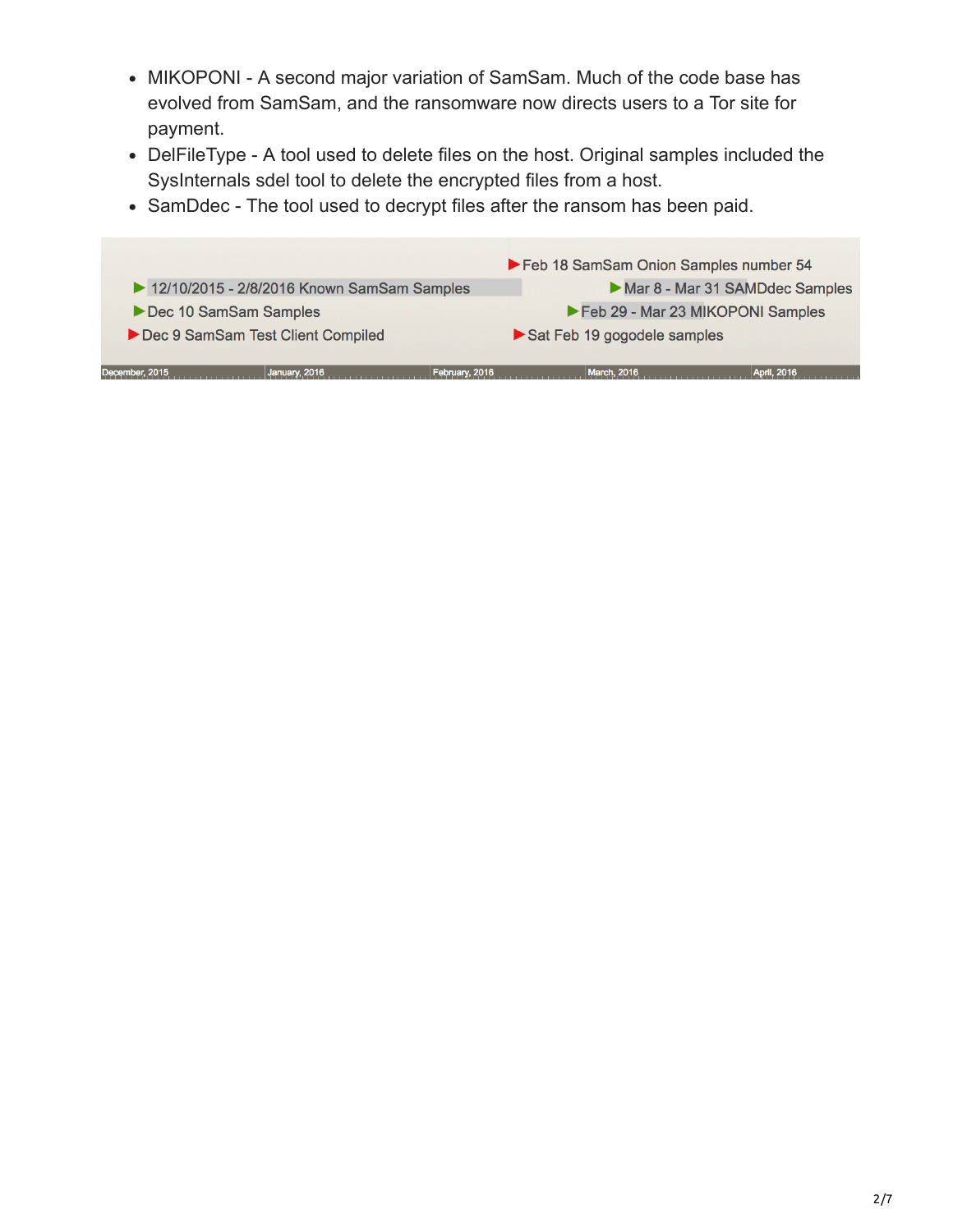#### Figure 1: Timeline of SamSam Activity

The SamSam actors currently rely upon web pages on Tor hidden services for interacting with the victim organization. The actors ask that the victim pay the ransom using Bitcoin. The SamSam activity appears to have started around 9 December 2015 as is displayed in the Timeline in Figure 1. This is based upon the compilation time of a SamSam sample which includes a debug database path with "Test" in the path. The actor continued to label the PDB path for each sample with an incremental sample number until sample number 54, which has a compilation date of 18 February 2016. Up until this point the victims were sent to Wordpress sites for ransom instructions. The actor then began using Tor for the ransom sites, such as the one in Figure 2 below, as early as 23 February 2016. The actors began calling the ransomware MIKOPONI as early as 01 March 2016.

| SI                                                                                                                                                                                    | $\equiv$<br>Q Search<br>$\triangledown$ $C^i$                                                                                                                                                              |  |  |  |  |
|---------------------------------------------------------------------------------------------------------------------------------------------------------------------------------------|------------------------------------------------------------------------------------------------------------------------------------------------------------------------------------------------------------|--|--|--|--|
| <b>Your comments</b>                                                                                                                                                                  | <b>Our Answer</b>                                                                                                                                                                                          |  |  |  |  |
| Leave a comment here with your "Computer name" to receive decryption software.<br>Hello, we are still trying to find BTC, I would request you extend this for another 7 days. Thanks. | This portal will be deleted in 48Hours, If you want any key send BTC<br>Nobody except us can't help you, Buying bitcoin is very easy, Your final time is 72Hours, There is no<br>company that can help you |  |  |  |  |
| Leave a comment                                                                                                                                                                       |                                                                                                                                                                                                            |  |  |  |  |
|                                                                                                                                                                                       | иł                                                                                                                                                                                                         |  |  |  |  |
| Your Email:<br><b>Submit Comment</b>                                                                                                                                                  |                                                                                                                                                                                                            |  |  |  |  |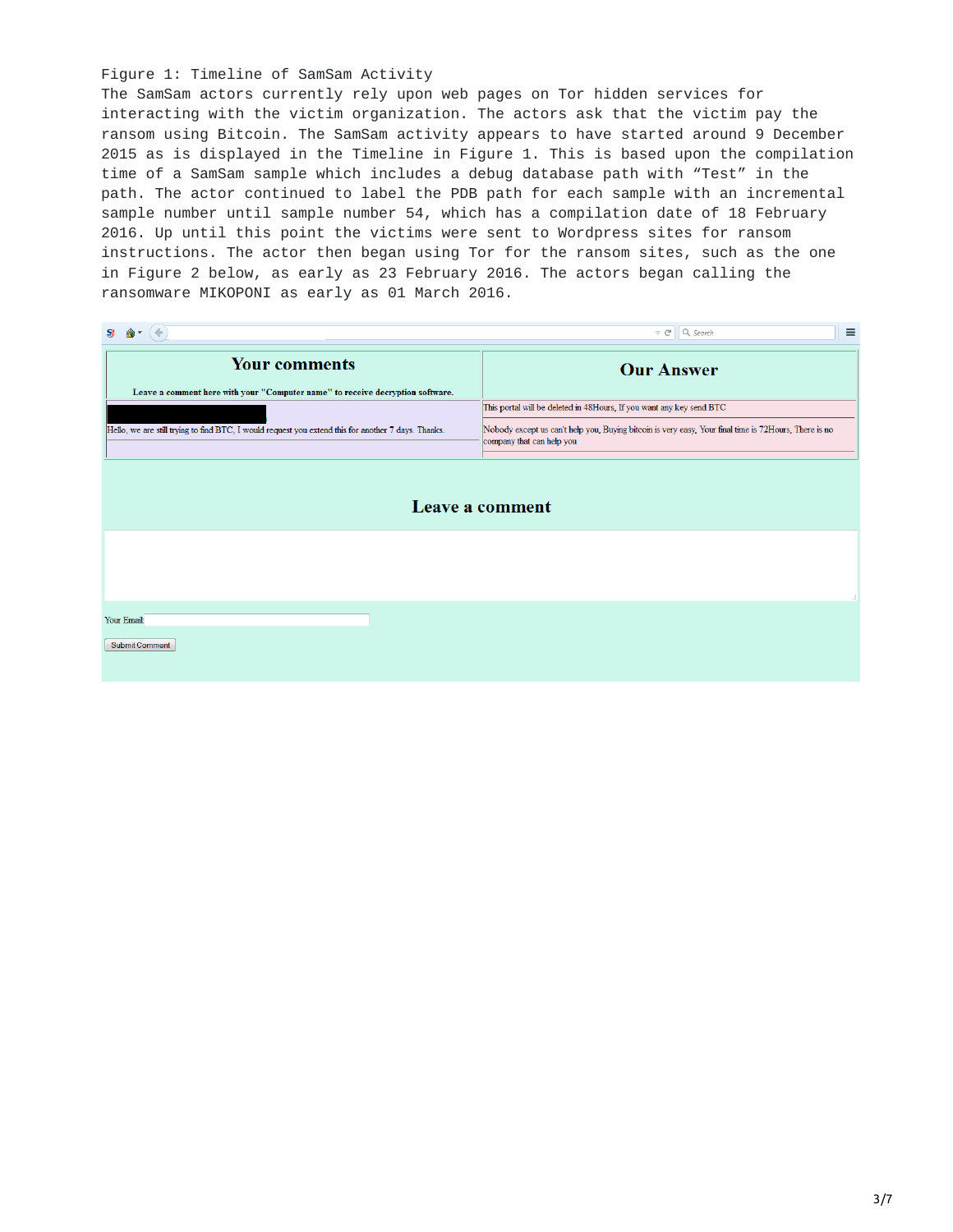#### Figure 2: SamSam Ransom Page

The SamSam actors appear to be storing the source code on a removable drive. This conclusion is based upon the PDB strings found within the compiled malware. Some examples of the PDB strings found within SamSam executables include: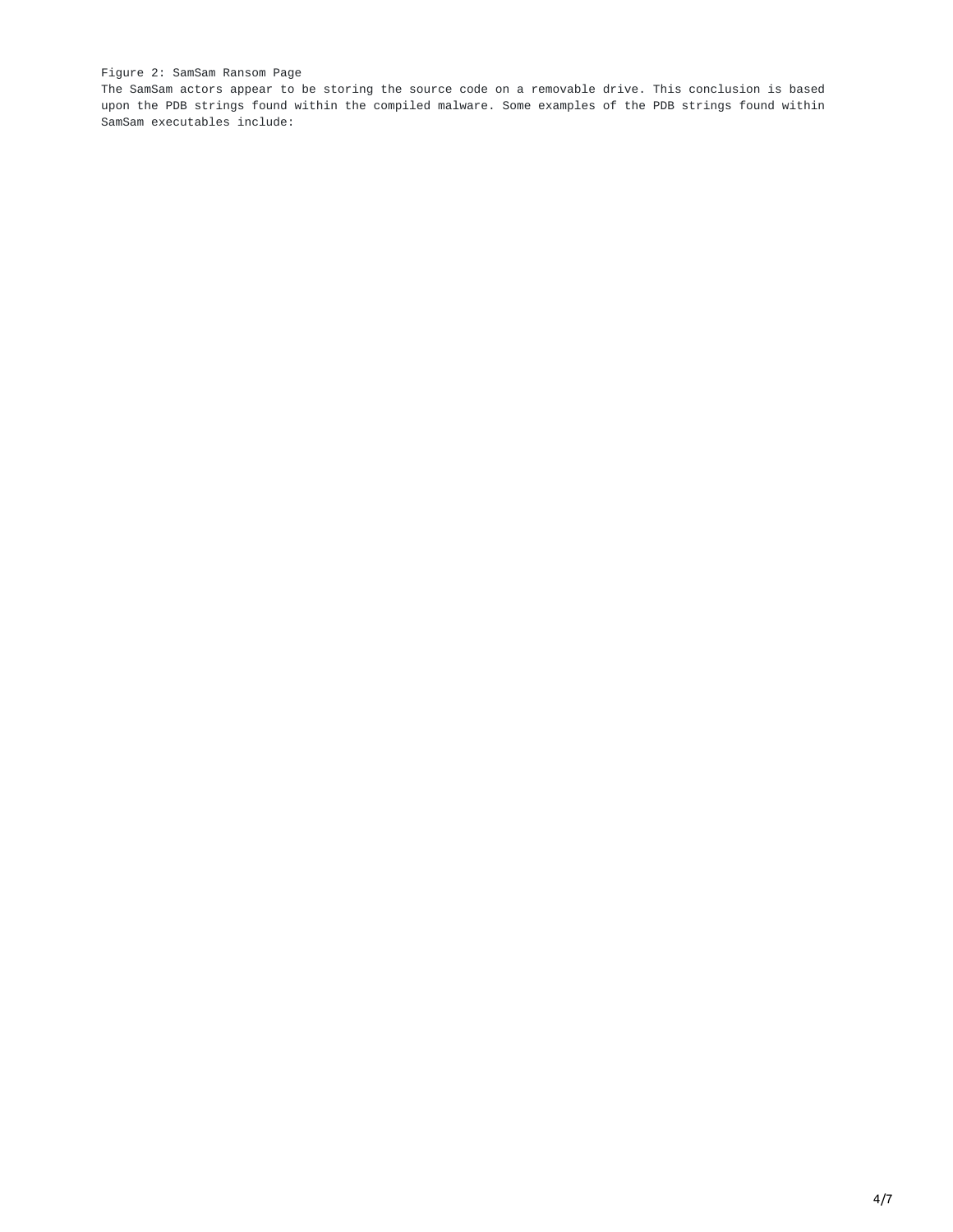d:SAMclientsSam41SAMobjReleasesamsam.pdb

f:SAMclients estencSAMobjReleasesamsam.pdb

i:SAMServersSam-onion-no-check-lock-file-enc-all-extSAMobiReleaseMIKOPONI.pdb

l:SAMServersSam-onion - CopySAMobjReleaseMIKOPONI.pdb

u:SAMServersSam-onion-no-check-lock-file-enc-all-extSAMobjReleaseMIKOPONI.pdb

x:SAMServersSam-onionSAMobjReleaseMIKOPONI.pdb

These drive letters are atypical of standard Windows drive letter assignments. Usually the Windows operating system will assign the next available drive letter to a newly attached removable drive. If your computer only has a fixed drive with the C drive letter assigned, then the removable drive would be assigned the letter D. While the drive letter changes, the directory structure remains the same, which may be evidence of a removable drive. The drive letters D and F are more typical, but the other drive letters found in the PDB strings are odd.

The use of atypical drive letters could be caused by mounting an encrypted TrueCrypt container. In the TrueCrypt client the user is able to select a drive letter for mounting.



Figure 3: SamSam Day of Week Histogram

Based upon sample compilation times the SamSam actors appear to operate most frequently between 1700 and 0100 UTC, with samples compiled as early as 1000 UTC. If these compilation dates are accurate, this could mean that the actors are located in a Western nation, most likely within UTC+0200 to UTC-0400. The actors also appear to be most active within the work week on Fridays, with some activity on Saturdays.

## **Recent C0d0s0 / Peace Activity**

The C0d0s0 a/k/a Peace actors have a long history of intrusion activity that has been related to them. This activity stretches back at least to October 2010 when the Nobel Peace Prize site was used to distribute their tools via a strategic web compromise leveraging a 0-day vulnerability in Firefox.

Since at least November 2015 the group has been utilizing JBOSS server vulnerabilities in order to gain access to target networks. This activity was described by Palo Alto [Networks](http://researchcenter.paloaltonetworks.com/2016/01/new-attacks-linked-to-c0d0s0-group/). Additional C0d0s0 activity is described by [Proofpoint.](http://www.proofpoint.com/us/exploring-bergard-old-malware-new-tricks)

The C0d0s0 actors install a wide range of backdoors including PlugX, new variants of Derusbi, and Bergard. In at least one case, the C0d0s0 actors were operating on the same JBOSS server host where the SamSam tool was deployed. There have been some claims in the media that the SamSam activity is the work of the C0d0s0 group. At<br>this point Anomali Labs has not been able to directly con vulnerabilities, the different sets of activity appear to leverage different operating times. These times are almost complementary.

The presence of the two sets of tools on one host and the shared targeting of JBOSS could be coincidence. Evidence that shows a direct instance of a shared session of activity where actors interact with the C0d0s0 related artifacts AND SamSam related artifacts would contradict this. No such evidence has been presented.

## **Competing Hypothesis**

There are a handful of additional hypothesis to explain a relationship between the C0d0s0 and SamSam activity.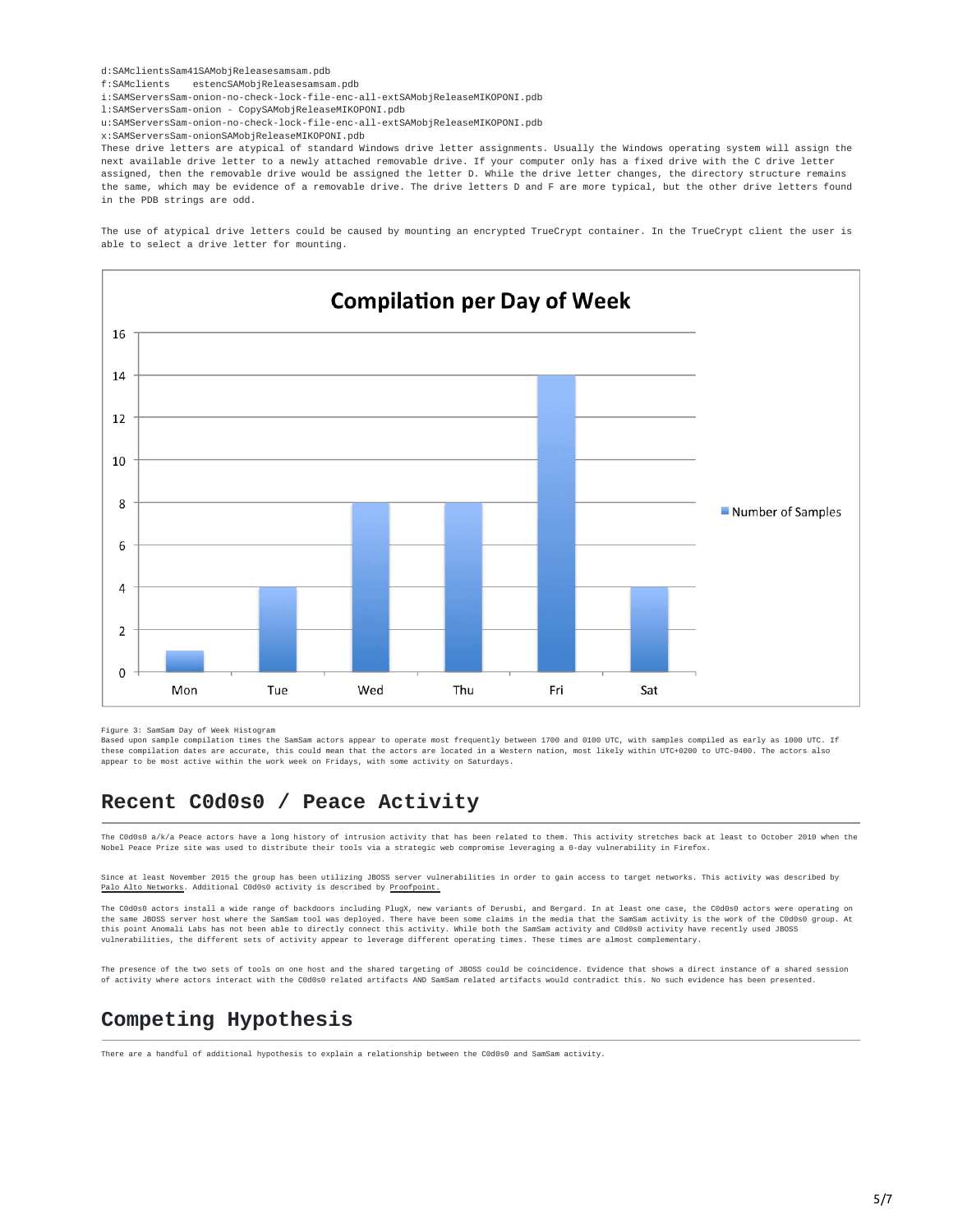The SamSam activity could be from a 2nd group that receives access to compromised hosts from the C0d0s0 actors after the C0d0s0 actors have gained a foothold.



Figure 4: SamSam Compile Time Wheel

The SamSam activity could be activity from the C0d0s0 actors outside of their normal work duties. This theory is possible. The two sets of activity are nearly complimentary. The C0d0s0 activity mostly occurrs during 0300 - 1000 hours UTC, with less activity during 1200-1600 hours, and a few off hour samples. This activity is more easily aligned to time zones on the Asian continent, including China Standard Time (+0800).